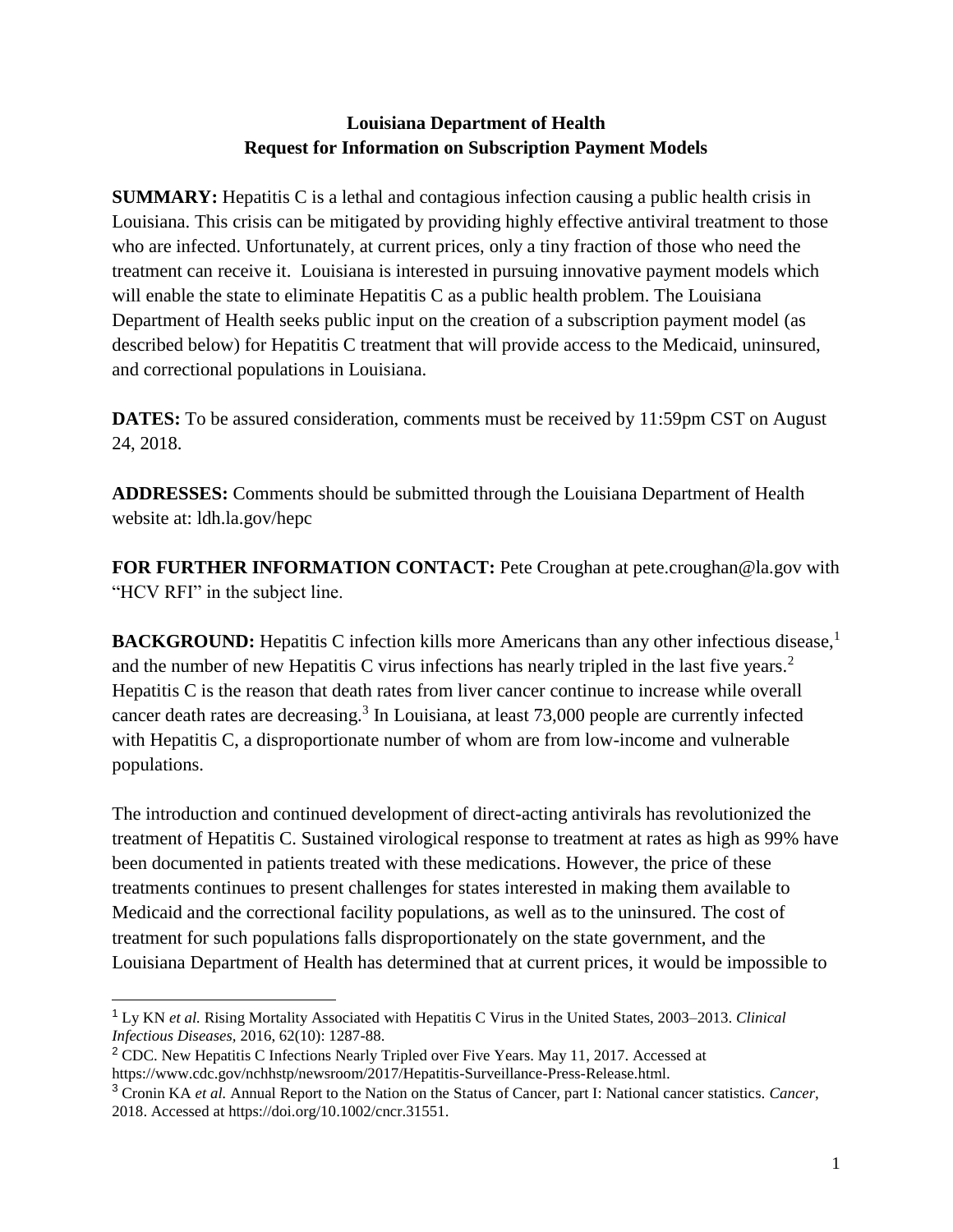treat all Hepatitis C patients in the state without making significant cuts to other necessary programs.<sup>4</sup> As a result, the Louisiana Department of Health has considered a number of innovative payment models that might enable the state to eliminate Hepatitis C (without adversely affecting other essential state services) and therefore address the current public health crisis.

The potential payment models the Department has considered include the subscription payment model, voluntary licensing for generic production, bulk purchasing, nominal pricing, value-based pricing, and the use of 28 U.S. Code § 1498. Of these options, the Louisiana Department of Health is soliciting more information about the mechanics of creating a subscription payment model.

Under the subscription payment model, the state would make a set payment to a drug manufacturer or manufacturers for unlimited access to highly effective antiviral treatment for the individuals in Louisiana who are enrolled in Medicaid and in the correctional system for a set period of time. The payment to the manufacturer would be equal to or less, net of Medicaid rebates, than what the state is currently spending to provide DAAs for the Medicaid and correctional populations. This payment would create an incentive for the state to find and treat as many people enrolled in Medicaid as possible. The same payment would also make treatment available to imprisoned populations and potentially to uninsured individuals as well. For the drug manufacturer, this payment model would guarantee a fixed purchase price for a contracted period of time from a large volume payer, and would enable the drug manufacturer to expand their product reach into populations that otherwise would not have received treatment.

**CONTACT INFORMATION:** Please provide the name, organization, address, contact number, and email address of the commenter.

## **REQUEST FOR INFORMATION: Subscription Payment Models**

**QUESTIONS:** Respondents are encouraged to provide complete responses to the questions listed below and identify the specific questions they are responding to in their submission. Please note that a response to every question is not necessary for us to consider the responses. Additionally, respondents may identify and comment on other issues that they believe are important for the Louisiana Department of Health to consider in designing these models.

All commenters are encouraged to answer the following questions. For relevant questions, please specify what might be different for correctional, Medicaid, and uninsured populations.

<sup>4</sup> Louisiana Budget Allocator. Available at https://drugpricinglab.org/tools/louisiana-budget-allocator/.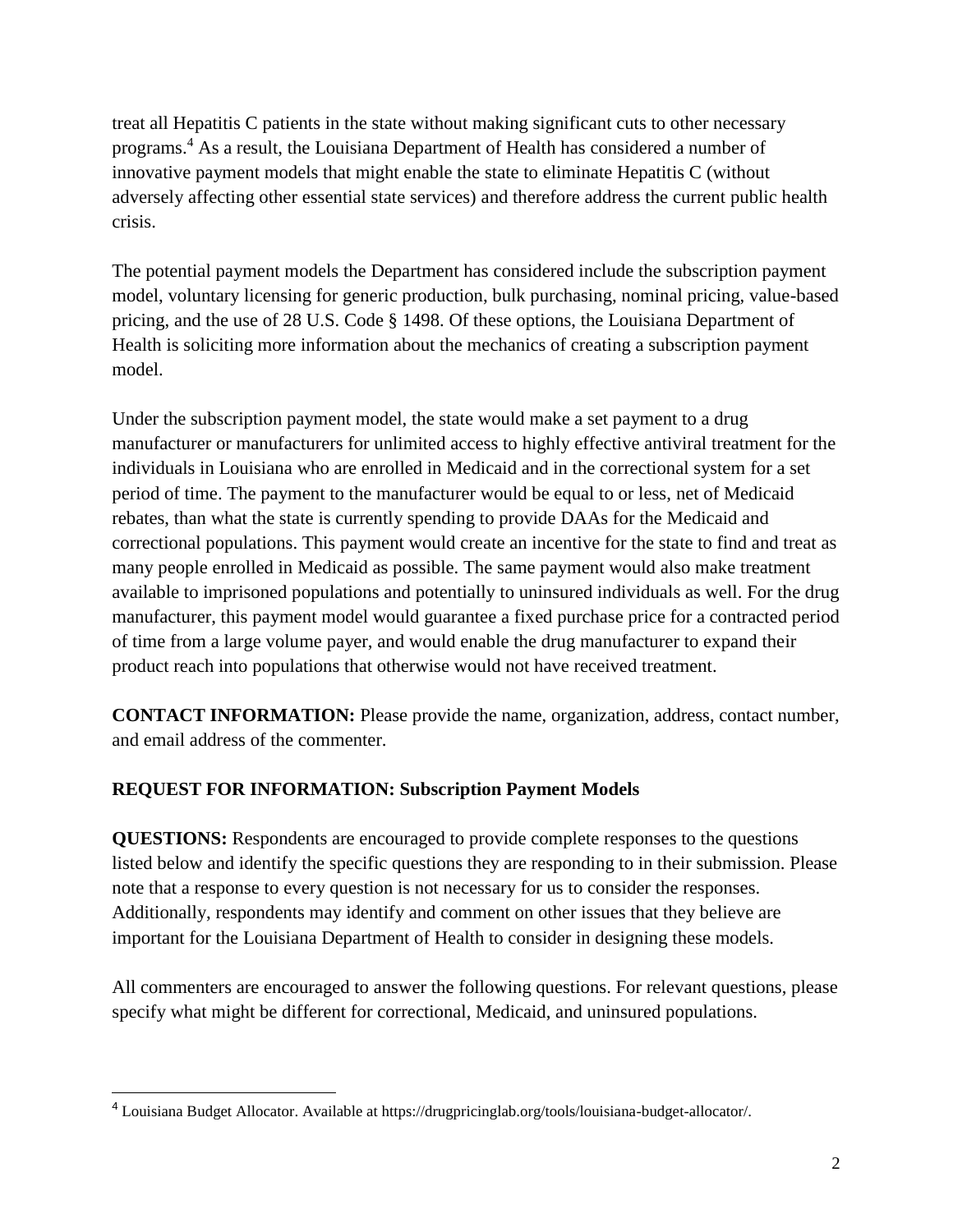- 1. Do you support a subscription payment model that tackles the public health crisis of Hepatitis C in Louisiana? Why or why not?
- 2. In addition to the Medicaid and corrections population, Louisiana is interested in exploring coverage for the uninsured as part of an elimination strategy. How could this strategy be expanded to cover some or all of the uninsured?
- 3. Under a subscription model, what strategies should the state use to identify people with Hepatitis C infection who are unaware of their infection? What should be done to increase awareness of Hep C and options for treatment?
- 4. How should Louisiana create the clinical capacity for distribution and treatment of DAAs for Hepatitis C?
- 5. How should a subscription model account for the fact that a small percentage of patients may fail initial treatment or be reinfected?
- 6. How many patients do you anticipate being able to access curative treatment over this timeframe, categorized by population? Do you anticipate this to change by year, and if so, by how much?
- 7. For the managed Medicaid population, should this program be "carved out?"
- 8. How should the DAAs be stocked, restocked and dispensed in a subscription model? What is the role of community pharmacies?
- 9. What legal or regulatory issues does a subscription model raise and how can they be addressed through federal waivers (e.g., Medicaid Section 1115 waiver), pilot programs (e.g., those offered under the Center for Medicare and Medicaid Innovation), or regulatory guidance (e.g., from CMS or OIG)? Please be specific.
- 10. What are key aspects of an elimination campaign that should complement a subscription model approach to antiviral medication?
- 11. Is there anything else you would like to share with the Department related to our consideration of a subscription model?

If the commenter is a pharmaceutical company that manufactures a Hepatitis C treatment, we request attention to these questions in addition to the previous questions:

- 12. Is your company willing to consider a subscription model as outlined above?
- 13. Are there alternative cost-neutral or cost-saving models you propose to achieve Louisiana's goal?